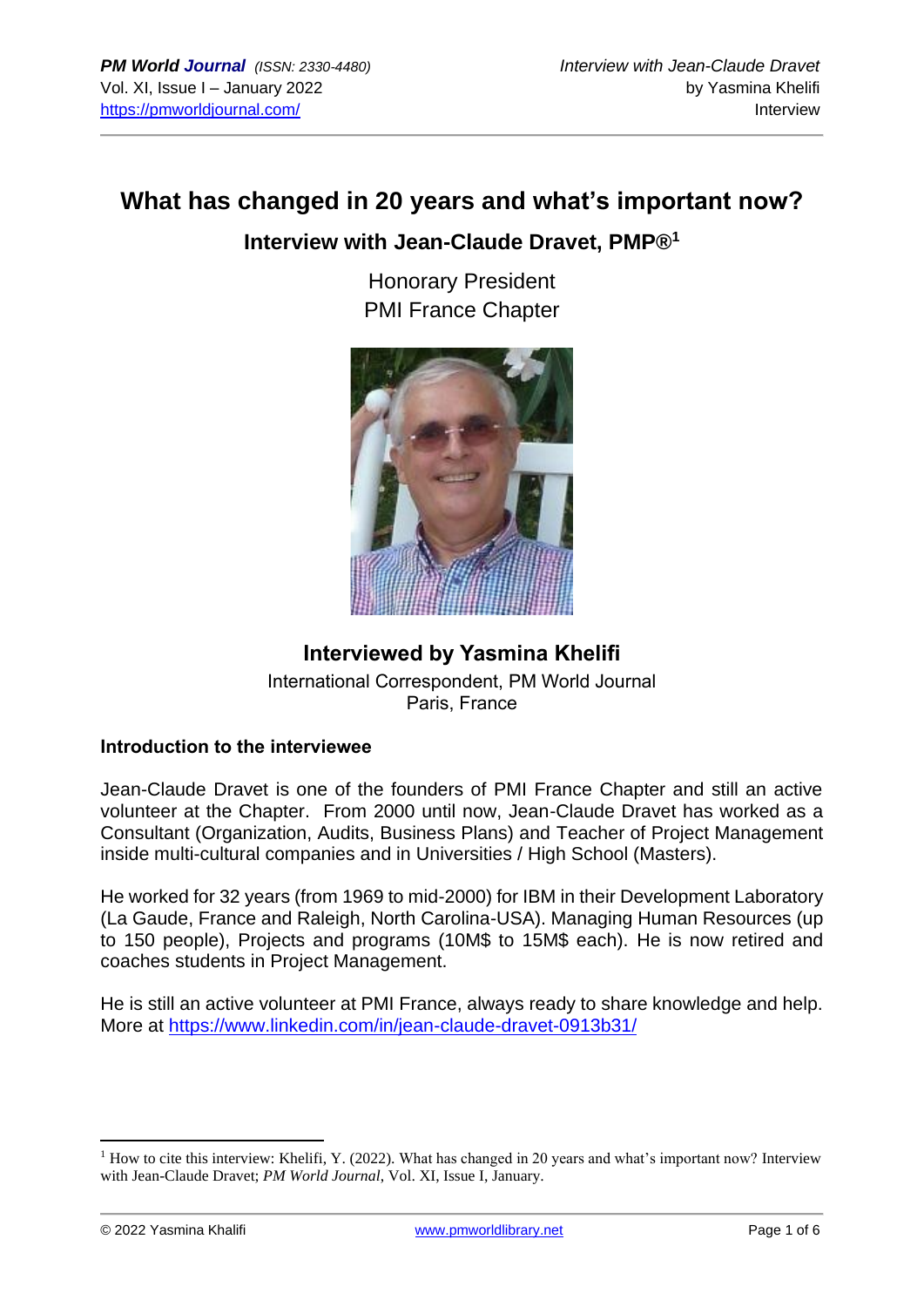## **Interview**

First of all, thank you for accepting an interview request from PMWJ.

**Q1:** You are teaching project management in a French business school for 20 years. Over the years, what changes have you seen in the way you teach project management?

**JC Dravet (Dravet):** In the early 2000's, Internet was not that popular; WIFI was just emerging and not yet popular, so access to Project Management resources was very limited. So teaching "Project Management" was mainly to develop "Project Management Fundamentals Best practices" according to standards, insist on the importance of Project Management, then have practical exercises thru several Case studies and Microsoft Project.

Over time, Internet has brought a huge amount of information, directly available on computers (starting from PMBOK, PMI resources, templates, case studies, ….) and with WIFI deployment, everything is now available in classrooms during lectures and exercises.

So lectures had to evolve from "discovering project management according to PMBOK" to more interactive discussions such as:

- Ask students to do some research before the class and be prepared to report on their research, give their understanding, answer some questions about "WHY" these PM values are important, "HOW" to use them, develop more teamwork before and during the class, perform practical applications
- Be prepared for discussions, simulations, practical exercises
- Perform real projects coached by real PM in partnership with real companies across full year curriculum

In addition, AGILE is now everywhere, it was introduced as an additional approach to perform Project Management, and has moved step by step in several years, to become now fully integrated as part of the PM knowledge that students need to develop and practice.

**Q2:** Over the years, what changes have you see in the way the students in the business school approach project management?

**Dravet:** Students want more and more to see how Project Management can help them to find a job, better understand how it will help to better understand how a Company is operating, how it will help to perform better and achieve their goals.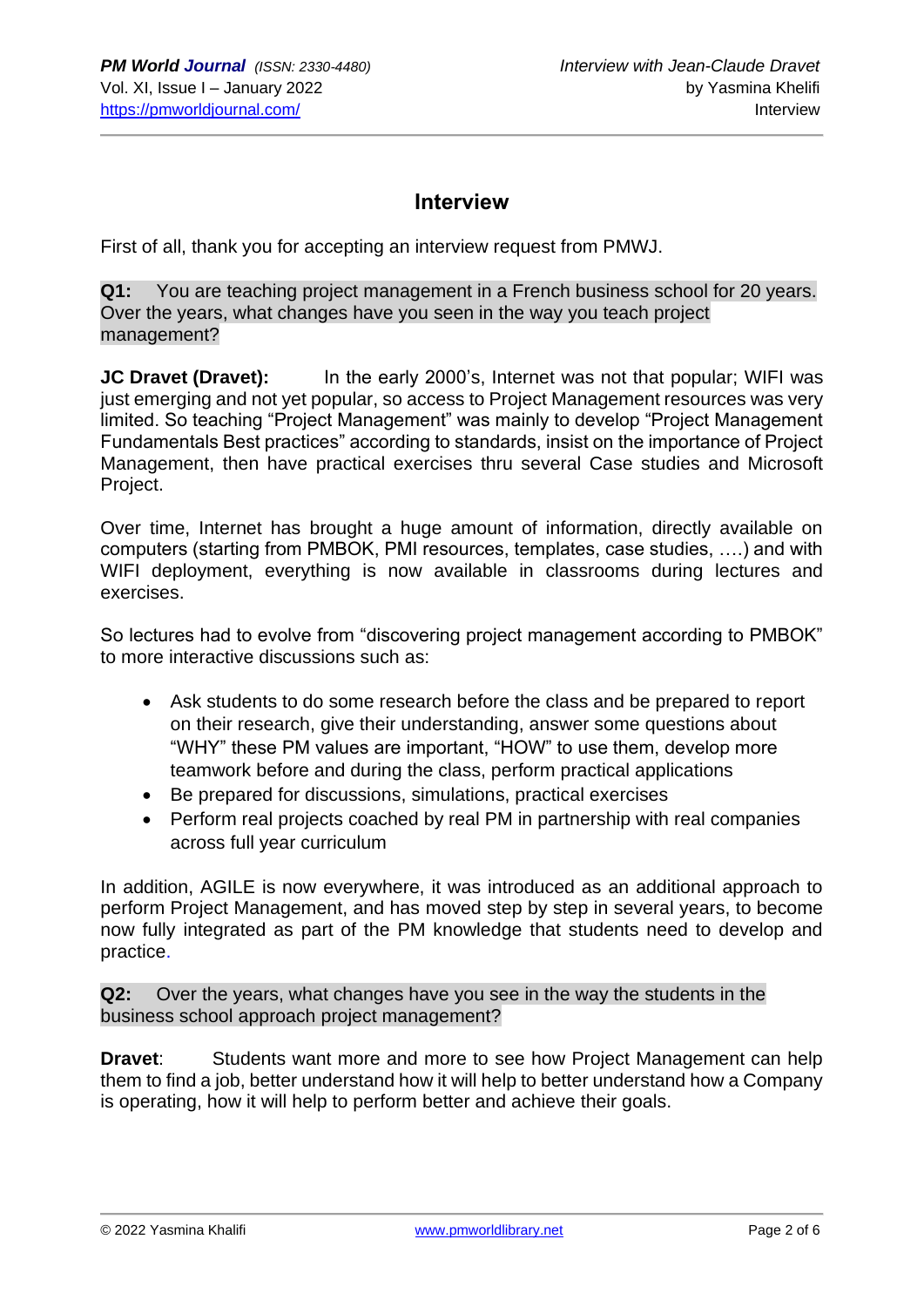**Q3:** How do your students practise project management? What do you advise them? Because I think project management is learnt also through practise.

**Dravet**: Students want to practice PM on real projects and want to understand the benefits of using tools and techniques and Best Practices. So following approaches are used:

- Case studies discussions, simulations
- Usage of tools such as Microsoft Project to plan and track execution
- Apply PM on real project proposed by partner's companies and coached by PM. These projects are performed each year, from September to April, in groups of 5 to 10 students

#### **Q4:** What are the main questions asked by the students before the pandemic?

**Dravet:** I would say the following:

- Why should I be interested by Project Management?
- Why should I take a PMI Certification?
- What is the value of CAPM or PMP certification on the market?

#### **Q5:** What are the questions asked now after one year of pandemic?

**Dravet:** Same questions, with more focus on importance of AGILITY and Risks management.

Both are clearly related because uncertainty is growing everywhere, needs are changing, pandemic has generated situation where "we don't know" what will happen, we don't have immediate answers, and we need to deal with. On one side the pandemic has generated big threats while some of them have generated big opportunities.

Pandemic has forced us, to be creative, take advantage of new technologies to create new solutions (eg: WEB conferences, WEB meeting, remote work,…) and sometimes these new solutions forced us to change our way of thinking, our way of operating. Very often this is creating breakthrough, time saving, money saving.

**Q6:** And what would you recommend to your students to succeed in a career in project management?

**Dravet:** Understand both **Hard skills** (tools and techniques) and **Soft skills** (Human resources, Leadership, Communication) associated to Project Management. Practice and demonstrate that you are able to take advantage of these skills to make the difference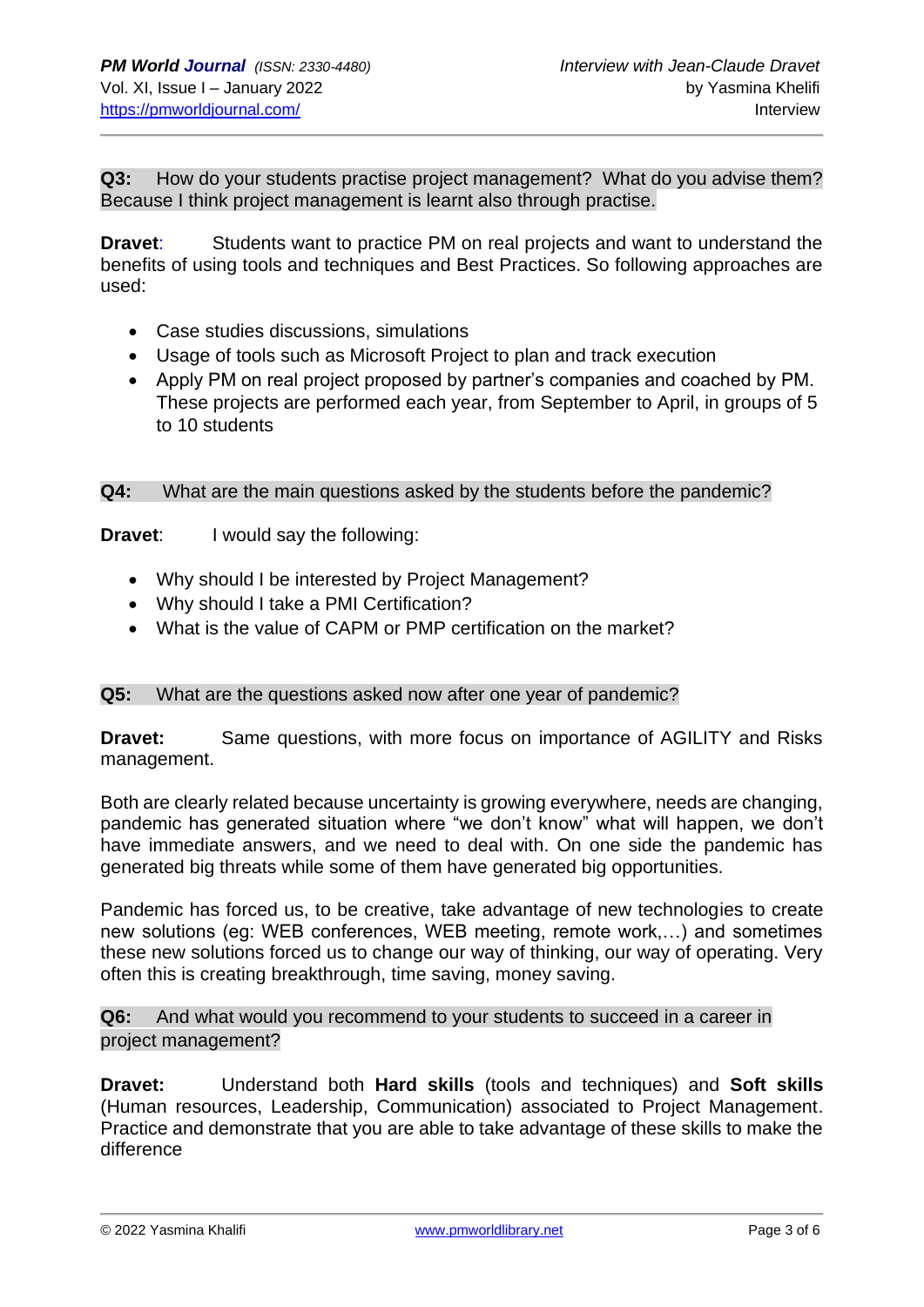**Q7:** You were one of the founders of PMI France. What brought you to the idea of creating a project association?

**Dravet:** PMI Standards were considered as Best Practices to improve project results**.** The intent was to share knowledge, develop a professional network, deploy a common language to better understand each other and improve project performances.

**Q8:** Without being offensive, you are supposed to be retired for some years and you still go on teaching project management and being an active volunteer at PMI France. Why?

**Dravet:** Yes, I am retired from my professional life. I stopped very recently teaching Project Management, but I am still in contact with SKEMA Business School, to coach each year a group of students on a real project.

The project is aimed to organize a Conference/Job Fair to facilitate contacts between students looking for internship, temporary or full-time jobs and partner's companies looking for students with PM knowledge. This is a national project I am sponsoring on behalf of PMI France. The project is named PMPD (Project Management Professional Day). It started as local, then moved to National (France) and should expanded to Europe in coming years.

This is a good way to continue as volunteer inside PMI France and deploy PM knowledge to NextGen.

**Q9:** What are the 3 top skills you recommend for a project manager in the new normal?

**Dravet:** The following are my top three:

- **Communication:** This is the most important skill needed to make sure we understand each other as project stakeholders not only at a given point in time but all across the project life, and by a continuous communication we can detect any change and negotiate the effects on the project. Listening to all stakeholders is key to staying tuned with them, anticipate any potential slippage and manage them properly.
- **Leadership:** This skill is mandatory for a Project Manager to build a high team spirit, generate confidence and trust between each stakeholder. It is closely related to communication (Team building, Conflict resolution, Decision making).
- **Agility:** In this new normal world, with high levels of uncertainty and evolving very fast, we cannot predict everything and execute according to plan. So we need to be prepared to be adaptive, within a framework, and be flexible enough to adjust, based on previous results and on stakeholder's mind set changes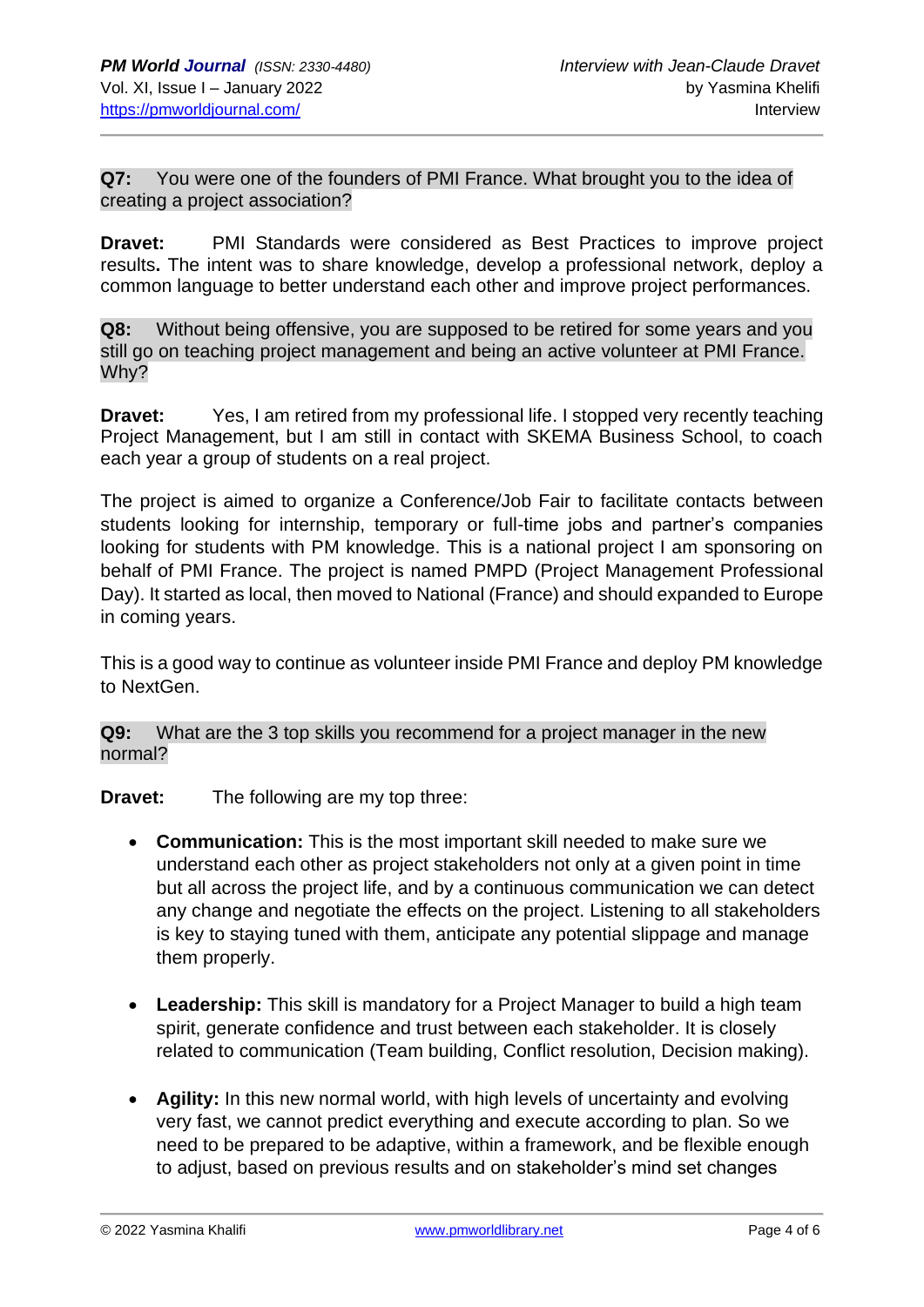during project execution. Best Practices and rules from waterfall project management must still be applied, and probably we may end up with a good hybridization of agility and waterfall.

These 3 skills can be developed over time, by practicing, by continuous training, by always being open to change and ready to improve oneself. Collecting periodic feedback, lessons learned contributes also to a continuous improvement on personal behaviour. We are never done, but we can always improve!!!

#### **Q10:** Do you have a last message to PWJ readers, please?

**Dravet:** My last message will be: "Believing in your dreams is starting to make them come true". PMI France Chapter creation was the result of one of my dreams!!!!